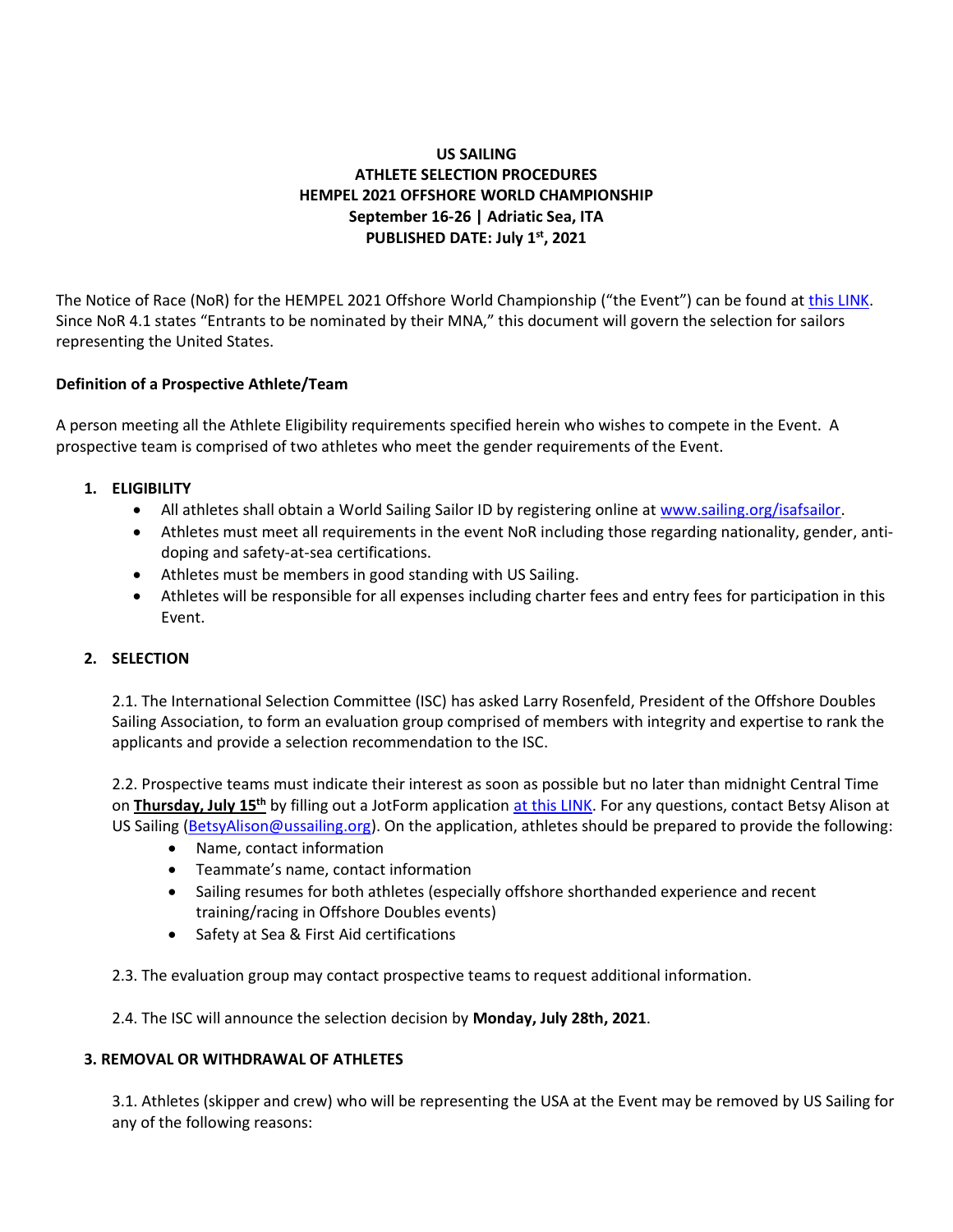3.1.1. Voluntary withdrawal. Athlete must submit a written letter to Betsy Alison at US Sailing (BetsyAlison@ussailing.org)

3.1.2. Violation of US Sailing's Olympic Development Code of Conduct ("Code of Conduct"). Any athlete found to have violated the Code of Conduct (Attachment 1) at any time from the publishing of this document through the completion of the Event may not be eligible to represent the USA at the Event. All decisions regarding an Athlete's violations of the Code of Conduct in regard to an athlete's eligibility to compete at the Event will be made by US Sailing based on the procedures defined in the US Sailing Bylaws and Regulations.

#### **4. REPLACEMENT OF ATHLETES**

As permitted by World Sailing, a replacement athlete or team will be nominated from the pool of eligible athletes.

## **5. DEVELOPMENT OF SELECTION PROCEDURES**

US Sailing's International Selection Committee (ISC) was responsible for creating these Selection Procedures.

5.1. Any member of the ISC or the evaluation group that has a possible conflict of interest must disclose it. If such conflict exists, the person must recuse him/herself from discussions and voting. Further, the person should not otherwise influence other members of the selection process. However, a person who has recused him/herself, but who has relevant and necessary information with respect to athlete performance (for example a national team coach) may, if requested by the committee, provide such information to the committee so long as such information is provided in a fair and unbiased manner and the committee member who declared the conflict of interest does not vote toward the final decision.

## **6. ATHLETE OMBUDSMAN**

Athletes who have questions regarding their opportunity to compete that are not answered by US Sailing may contact either of the following:

US Sailing Athlete Ombudsman, Bob Lane at [rlane@hmallc.com](mailto:rlane@hmallc.com) USOPC Athlete Ombudsman, Kacie Wallace at [kacie@usathlete.org](mailto:kacie@usathlete.org) Telephone | (719) 866-2299Toll-free telephone | 1-(888) ATHLETE (1-888-284-5383) <https://www.teamusa.org/Athlete-Ombuds>

**AS THE NATIONAL GOVERNING BODY FOR SAILING IN THE UNITED STATES, THE COMMITTEE MAY NOT DISCRIMINATE BASED UPON THE APPLICANT'S RACE, COLOR, RELIGION, AGE, SEX OR NATIONAL ORIGIN, DISABILITY, VETERAN STATUS, SEXUAL ORIENTATION, GENDER IDENTITY OR EXPRESSION, GENETIC INFORMATION, OR ANY OTHER STATUS PROTECTED BY FEDERAL, STATE AND LOCAL LAW, WHERE APPLICABLE.**